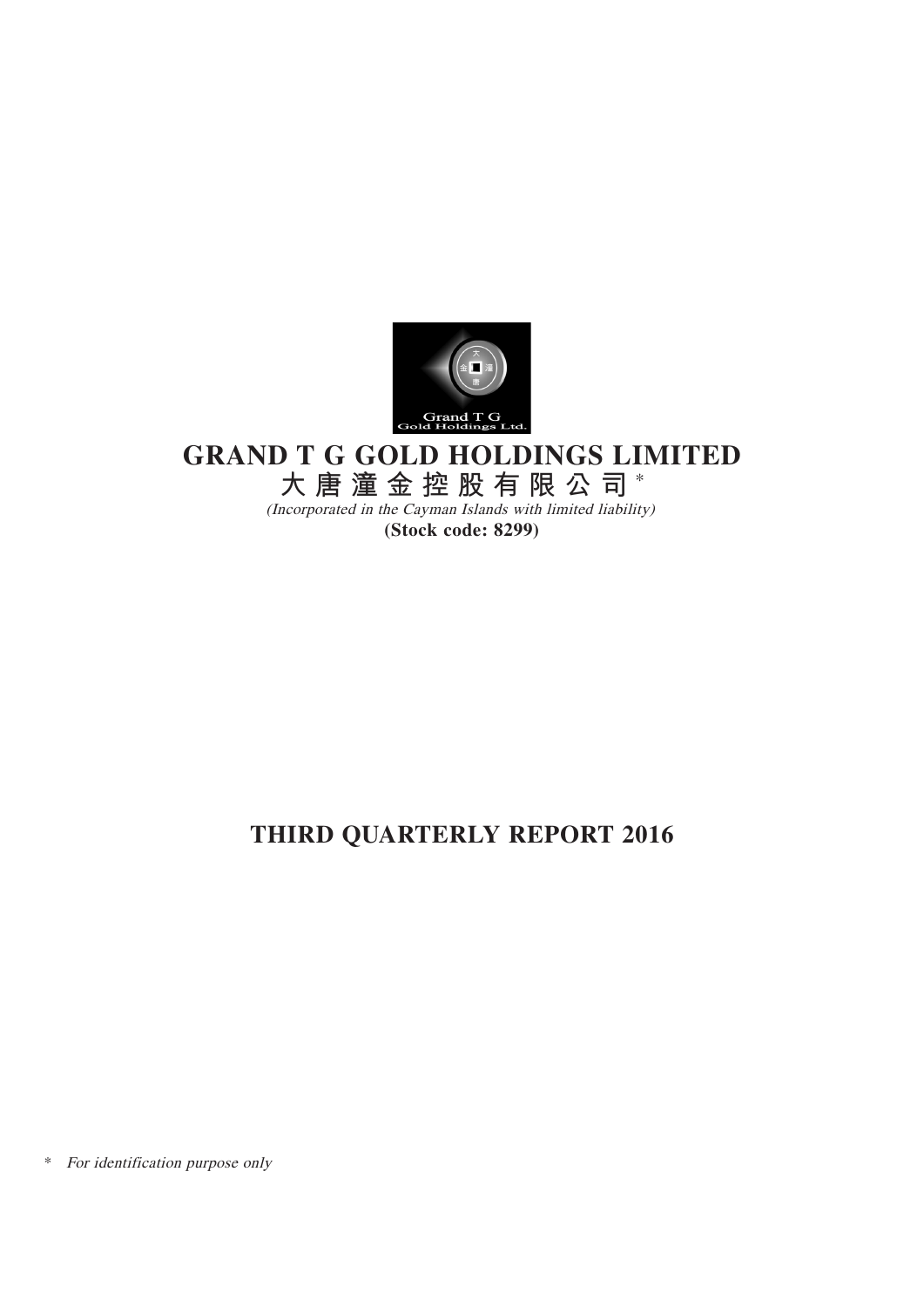# **CHARACTERISTICS OF THE GROWTH ENTERPRISE MARKET ("GEM") OF THE STOCK EXCHANGE OF HONG KONG LIMITED (THE "STOCK EXCHANGE")**

**GEM has been positioned as a market designed to accommodate companies to which a higher investment risk may be attached than other companies listed on the Stock Exchange. Prospective investors should be aware of the potential risks of investing in such companies and should make the decision to invest only after due and careful consideration. The greater risk profile and other characteristics of GEM mean that it is a market more suited to professional and other sophisticated investors. Given the emerging nature of companies listed on GEM, there is a risk that securities traded on GEM may be more susceptible to high market volatility than securities traded on the Main Board of the Stock Exchange and no assurance is given that there will be a liquid market in the securities traded on GEM.**

**Hong Kong Exchanges and Clearing Limited and the Stock Exchange take no responsibility for the contents of this report, make no representation as to its accuracy or completeness and expressly disclaim any liability whatsoever for any loss howsoever arising from or in reliance upon the whole or any part of the contents of this report.**

This report, for which the directors (the "**Directors**" or individually a "**Director**") of Grand T G Gold Holdings Limited (the "**Company**") collectively and individually accept full responsibility, includes particulars given in compliance with the Rules Governing the Listing of Securities on the GEM of the Stock Exchange (the "**GEM Listing Rules**") for the purpose of giving information with regard to the Company. The Directors, having made all reasonable enquiries, confirm that to the best of their knowledge and belief the information contained in this report is accurate and complete in all material respects and not misleading or deceptive, and there are no other matters the omission of which would make any statement herein or this report misleading.

This report will remain on the "Latest Company Announcements" page of the GEM website at www. hkgem.com for at least seven days from the date of its publication and on the website of the Company at http://www.aplushk.com/clients/8299GrandTG/.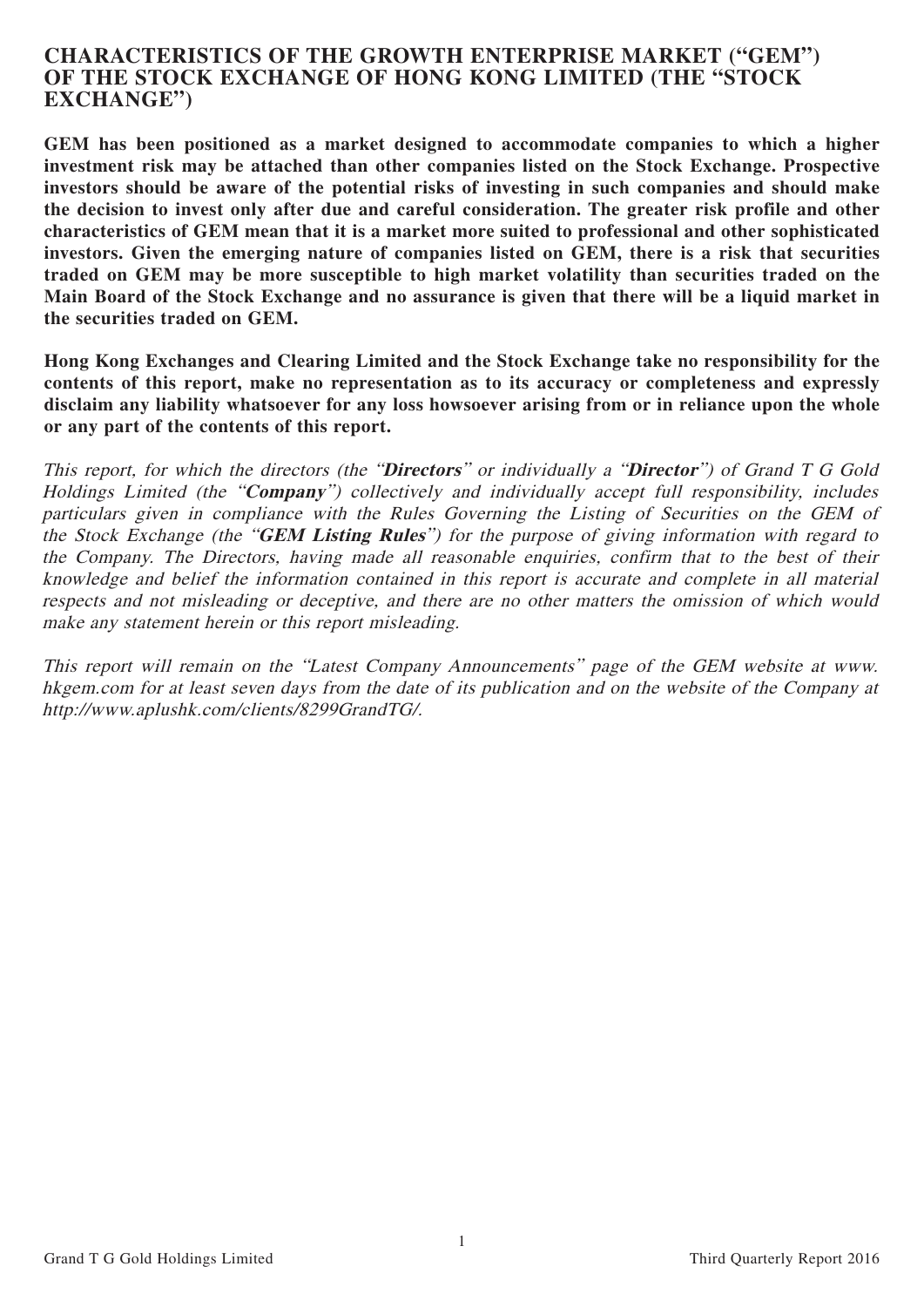The board of Directors (the "**Board**") hereby announces the unaudited condensed consolidated financial statements of the Company and its subsidiaries (collectively, the "**Group**") for the three months and nine months ended 31 December 2016, together with the unaudited comparative figures for the corresponding periods in previous year as follows:

# **UNAUDITED CONDENSED CONSOLIDATED INCOME STATEMENT**

For the nine months ended 31 December 2016

|                                                   |                | (Unaudited)<br>Three months ended |                 | (Unaudited)<br>Nine months ended |           |  |
|---------------------------------------------------|----------------|-----------------------------------|-----------------|----------------------------------|-----------|--|
|                                                   |                | 31 December                       |                 | 31 December                      |           |  |
|                                                   |                | 2016                              | 2015            | 2016                             | 2015      |  |
|                                                   | <b>Notes</b>   | <b>HK\$'000</b>                   | <b>HK\$'000</b> | <b>HK\$'000</b>                  | HK\$'000  |  |
| Revenue                                           | $\mathfrak{Z}$ | 58,071                            | 15,651          | 118,974                          | 41,522    |  |
| Cost of sales                                     |                | (24, 248)                         | (8, 331)        | (49, 970)                        | (21, 942) |  |
| Gross profit                                      |                | 33,823                            | 7,320           | 69,004                           | 19,580    |  |
| Other income                                      | $\mathfrak{Z}$ | 74                                | 358             | 3,185                            | 403       |  |
| Selling and distribution expenses                 |                |                                   | (2,043)         | (2,856)                          | (3,744)   |  |
| Resumption expenses                               |                | (11, 322)                         |                 | (14, 322)                        |           |  |
| Administrative expenses                           |                | (10,789)                          | (5,110)         | (20, 699)                        | (12, 997) |  |
| Operating results                                 |                | 11,786                            | 525             | 34,312                           | 3,262     |  |
| Finance costs                                     |                | (5, 168)                          | (8, 731)        | (15, 625)                        | (26, 380) |  |
| Profit/(loss) before tax                          | $\overline{A}$ | 6,618                             | (8,206)         | 18,687                           | (23, 118) |  |
| Income tax expense                                | 5              | (2,550)                           | (93)            | (11, 161)                        | (93)      |  |
| Profit/(loss) for the period                      |                | 4,068                             | (8,299)         | 7,526                            | (23,211)  |  |
| Profit/(loss) for the period                      |                |                                   |                 |                                  |           |  |
| attributable to:<br>Equity holders of the Company |                | 746                               | (6,948)         | (1, 849)                         | (19,096)  |  |
| Non-controlling interest                          |                | 3,322                             | (1, 351)        | 9,375                            | (4,115)   |  |
|                                                   |                | 4,068                             | (8,299)         | 7,526                            | (23,211)  |  |
|                                                   |                | <b>HK</b> Cents                   | HK Cents        | <b>HK</b> Cents                  | HK Cents  |  |
|                                                   |                |                                   |                 |                                  |           |  |
| Earnings/(losses) per share<br><b>Basic</b>       | 6              | 0.01                              | (0.05)          | (0.01)                           | (0.14)    |  |
|                                                   |                |                                   |                 |                                  |           |  |
| Diluted                                           |                | N/A                               | N/A             | N/A                              | N/A       |  |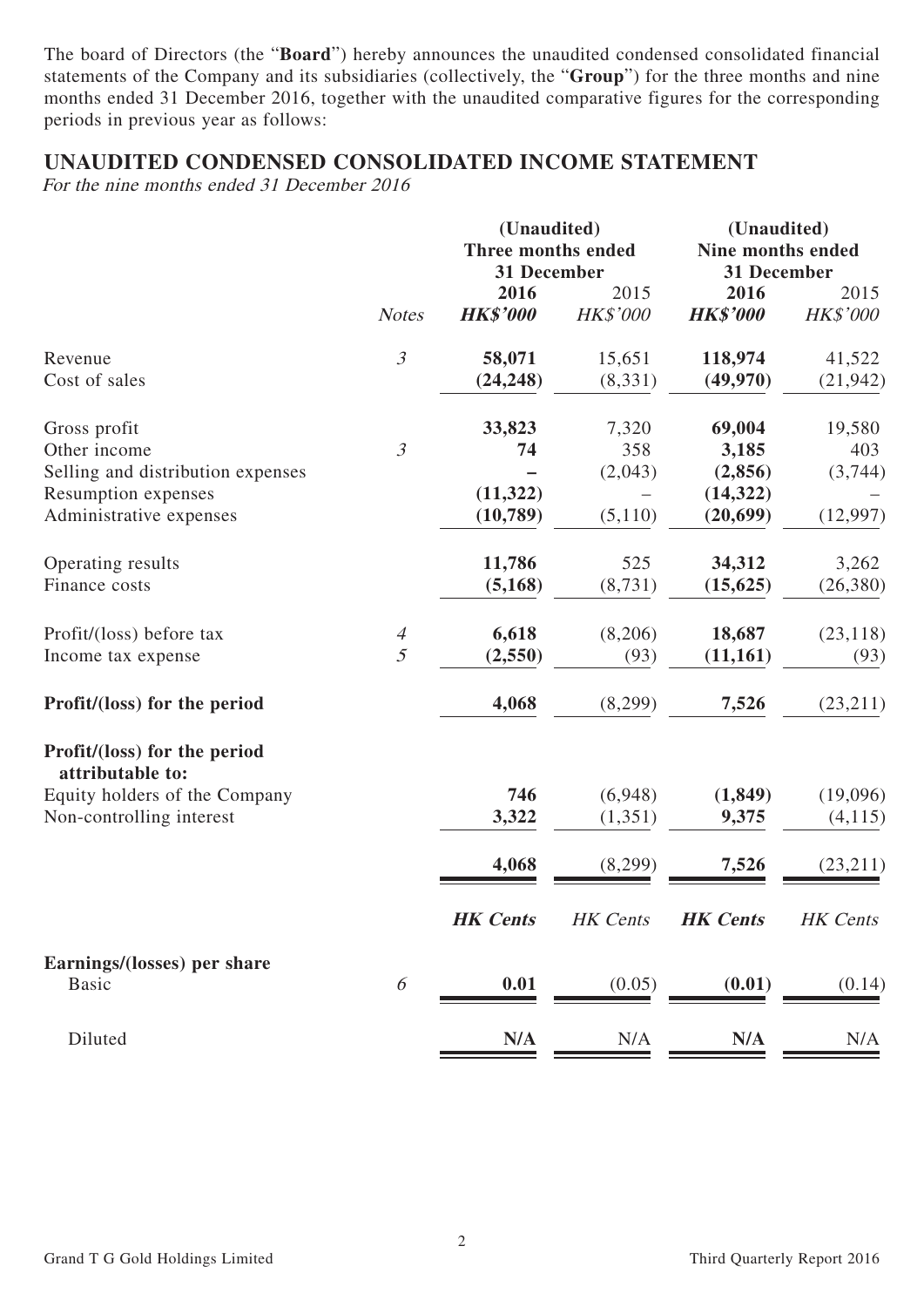# **UNAUDITED CONDENSED CONSOLIDATED STATEMENT OF COMPREHENSIVE INCOME**

For the nine months ended 31 December 2016

|                                                                                    |              | (Unaudited)<br>Three months ended<br>31 December |                  | (Unaudited)<br>Nine months ended<br>31 December |                         |  |
|------------------------------------------------------------------------------------|--------------|--------------------------------------------------|------------------|-------------------------------------------------|-------------------------|--|
|                                                                                    | <b>Notes</b> | 2016<br><b>HK\$'000</b>                          | 2015<br>HK\$'000 | 2016<br><b>HK\$'000</b>                         | 2015<br><b>HK\$'000</b> |  |
| Profit/(loss) for the period<br>Other comprehensive income                         |              | 4,068                                            | (8,299)          | 7,526                                           | (23,211)                |  |
| for the period:                                                                    |              |                                                  |                  |                                                 |                         |  |
| Item that may be reclassified<br>subsequently to profit or loss                    |              |                                                  |                  |                                                 |                         |  |
| Exchange differences arising from                                                  |              |                                                  |                  |                                                 |                         |  |
| translation of financial statements of<br>overseas subsidiaries                    |              | (10, 561)                                        | (7, 196)         | (18,212)                                        | (11,730)                |  |
| Fair value change and reclassification<br>to profit or loss in regard of available |              |                                                  |                  |                                                 |                         |  |
| for sale investment                                                                |              |                                                  |                  |                                                 |                         |  |
|                                                                                    |              | (10, 561)                                        | (7,196)          | (18,212)                                        | (11,730)                |  |
| <b>Total comprehensive loss</b>                                                    |              |                                                  |                  |                                                 |                         |  |
| for the period:                                                                    |              | (6, 492)                                         | (15, 495)        | (10,686)                                        | (34, 941)               |  |
| Total comprehensive income/(loss)<br>attributable to:                              |              |                                                  |                  |                                                 |                         |  |
| Equity holders of the Company                                                      |              | (9,524)                                          | (14, 126)        | (19,604)                                        | (30, 788)               |  |
| Non-controlling interest                                                           |              | 3,032                                            | (1,369)          | 8,918                                           | (4,153)                 |  |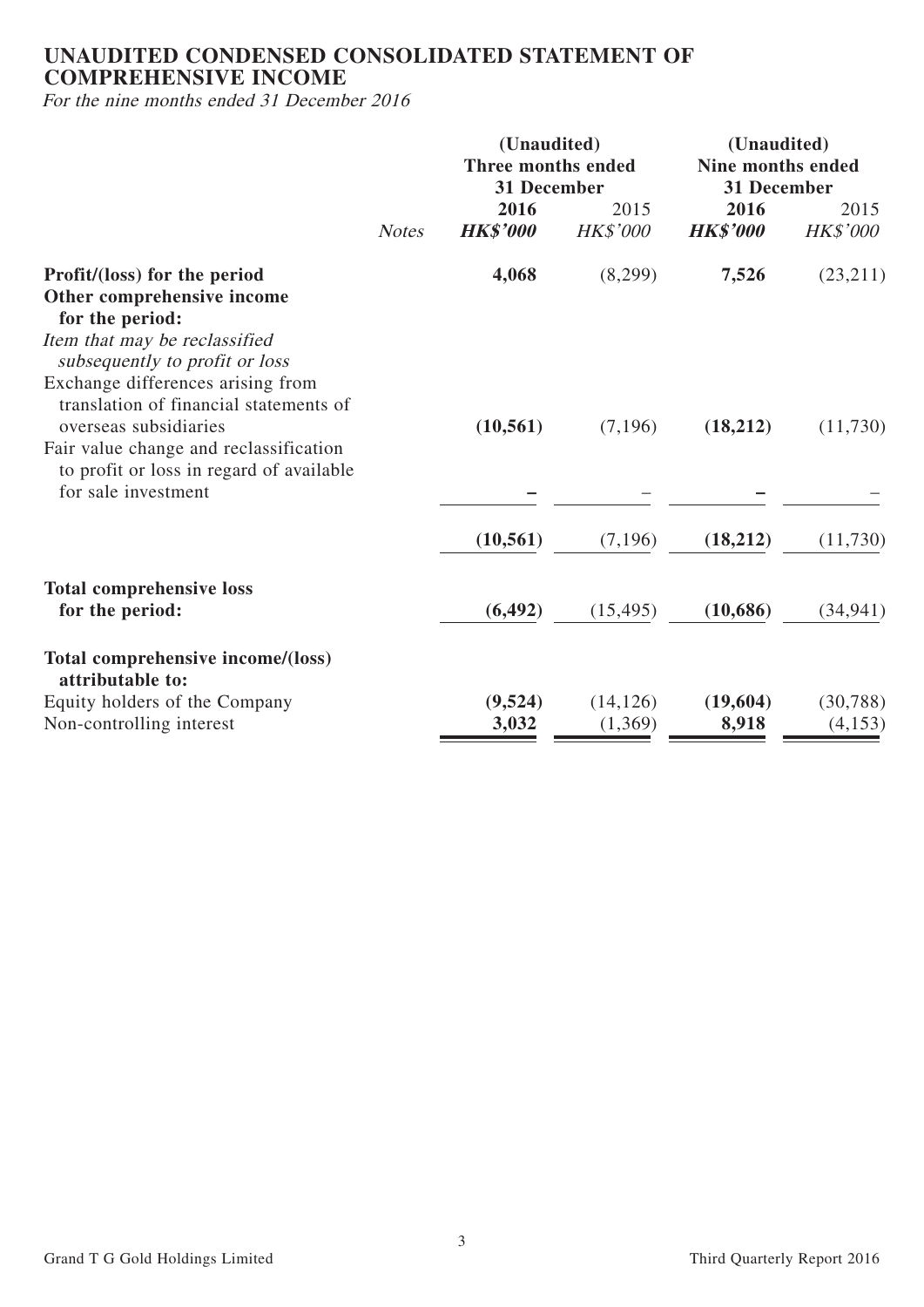## **CONDENSED CONSOLIDATED STATEMENT OF CHANGES IN EQUITY (UNAUDITED) For the nine months ended 31 December 2016**

|                                                                                                                                                                                                                                           | Attributable to equity holders of the Company        |                                            |                                                                  |                                                      |                                                    |                                           |                                          |                          |                                                    |                          |
|-------------------------------------------------------------------------------------------------------------------------------------------------------------------------------------------------------------------------------------------|------------------------------------------------------|--------------------------------------------|------------------------------------------------------------------|------------------------------------------------------|----------------------------------------------------|-------------------------------------------|------------------------------------------|--------------------------|----------------------------------------------------|--------------------------|
|                                                                                                                                                                                                                                           | <b>Issued</b><br>share<br>capital<br><b>HK\$'000</b> | <b>Share</b><br>premium<br><b>HK\$'000</b> | Foreign<br>currency<br>translation<br>reserve<br><b>HK\$'000</b> | <b>Share</b><br>option<br>reserve<br><b>HK\$'000</b> | Convertible<br>bonds<br>reserve<br><b>HK\$'000</b> | Revaluation<br>reserve<br><b>HK\$'000</b> | Accumulated<br>losses<br><b>HK\$'000</b> | Total<br><b>HK\$'000</b> | Non-<br>controlling<br>interest<br><b>HK\$'000</b> | Total<br><b>HK\$'000</b> |
| At 1 April 2016                                                                                                                                                                                                                           | 53,794                                               | 1,690,765                                  | 15,577                                                           | 26,703                                               | 5,036                                              | $\overline{\phantom{a}}$                  | (1,681,881)                              | 109,993                  | 5,244                                              | 115,237                  |
| Net profit/(loss) for the period                                                                                                                                                                                                          |                                                      |                                            |                                                                  |                                                      |                                                    | $\overline{\phantom{0}}$                  | (1,849)                                  | (1, 849)                 | 9,375                                              | 7,526                    |
| Other comprehensive income:<br>Exchange differences arising from translation of<br>financial statement of overseas subsidiaries<br>Fair value change and reclassification to profit or<br>loss in regard of available for sale investment |                                                      | $\overline{\phantom{0}}$                   | (17, 755)                                                        |                                                      |                                                    |                                           | $\overline{\phantom{a}}$                 | (17, 755)                | (457)                                              | (18, 212)                |
| Total comprehensive income/(loss) for the period                                                                                                                                                                                          |                                                      | $\overline{\phantom{m}}$                   | (17, 755)                                                        | $\overline{\phantom{0}}$                             |                                                    | $\equiv$                                  | (1,849)                                  | (19,604)                 | 8,918                                              | (10,685)                 |
| At 31 December 2016                                                                                                                                                                                                                       | 53,794                                               | 1,690,765                                  | (2,177)                                                          | 26,703                                               | 5,036                                              | $\overline{\phantom{a}}$                  | (1,683,730)                              | 90,389                   | 14,162                                             | 104,551                  |

# **CONDENSED CONSOLIDATED STATEMENT OF CHANGES IN EQUITY (UNAUDITED)**

For the nine months ended 31 December 2015

|                                                                                                  | Attributable to equity holders of the Company |                          |                 |                 |                 |                          |                          |                 |                 |                 |
|--------------------------------------------------------------------------------------------------|-----------------------------------------------|--------------------------|-----------------|-----------------|-----------------|--------------------------|--------------------------|-----------------|-----------------|-----------------|
|                                                                                                  | Retained<br>Foreign                           |                          |                 |                 |                 |                          |                          |                 |                 |                 |
|                                                                                                  | <b>Issued</b>                                 |                          | currency        | <b>Share</b>    | Convertible     |                          | profit/                  |                 | Non-            |                 |
|                                                                                                  | share                                         | <b>Share</b>             | translation     | option          | bonds           | Revaluation              | (Accumulated             |                 | controlling     |                 |
|                                                                                                  | capital                                       | premium                  | reserve         | reserve         | reserve         | reserve                  | losses)                  | <b>Total</b>    | interest        | <b>Total</b>    |
|                                                                                                  | <b>HK\$'000</b>                               | <b>HK\$'000</b>          | <b>HK\$'000</b> | <b>HK\$'000</b> | <i>HK\$'000</i> | <b>HK\$'000</b>          | <b>HK\$'000</b>          | <b>HK\$'000</b> | <b>HK\$'000</b> | <b>HK\$'000</b> |
| At 1 April 2015                                                                                  | 53,794                                        | 1,690,765                | 24,453          | 26,703          | 5,036           | $\overline{\phantom{a}}$ | (1,692,995)              | 107,756         | (3,748)         | 104,008         |
| Net profit/(loss) for the period                                                                 |                                               |                          |                 |                 |                 | $\qquad \qquad -$        | (19,096)                 | (19,096)        | (4,115)         | (23,211)        |
| Other comprehensive income:                                                                      |                                               |                          |                 |                 |                 |                          |                          |                 |                 |                 |
| Exchange differences arising from translation of<br>financial statement of overseas subsidiaries |                                               | $\qquad \qquad =$        | (11,692)        |                 |                 |                          | $\overline{\phantom{a}}$ | (11,692)        | (38)            | (11,730)        |
| Fair value change and reclassification to profit or                                              |                                               |                          |                 |                 |                 |                          |                          |                 |                 |                 |
| loss in regard of available for sale investment                                                  |                                               |                          |                 |                 |                 |                          |                          |                 |                 |                 |
| Total comprehensive income/(loss) for the period                                                 |                                               | $\overline{\phantom{m}}$ | (11,692)        |                 |                 |                          | $\overline{\phantom{a}}$ | (30, 788)       | (4,153)         | (34, 941)       |
| At 31 December 2015                                                                              | 53,794                                        | 1,690,765                | 12,761          | 26,703          | 5,036           | $\equiv$                 | (1,712,091)              | 76,968          | (7,901)         | 69,067          |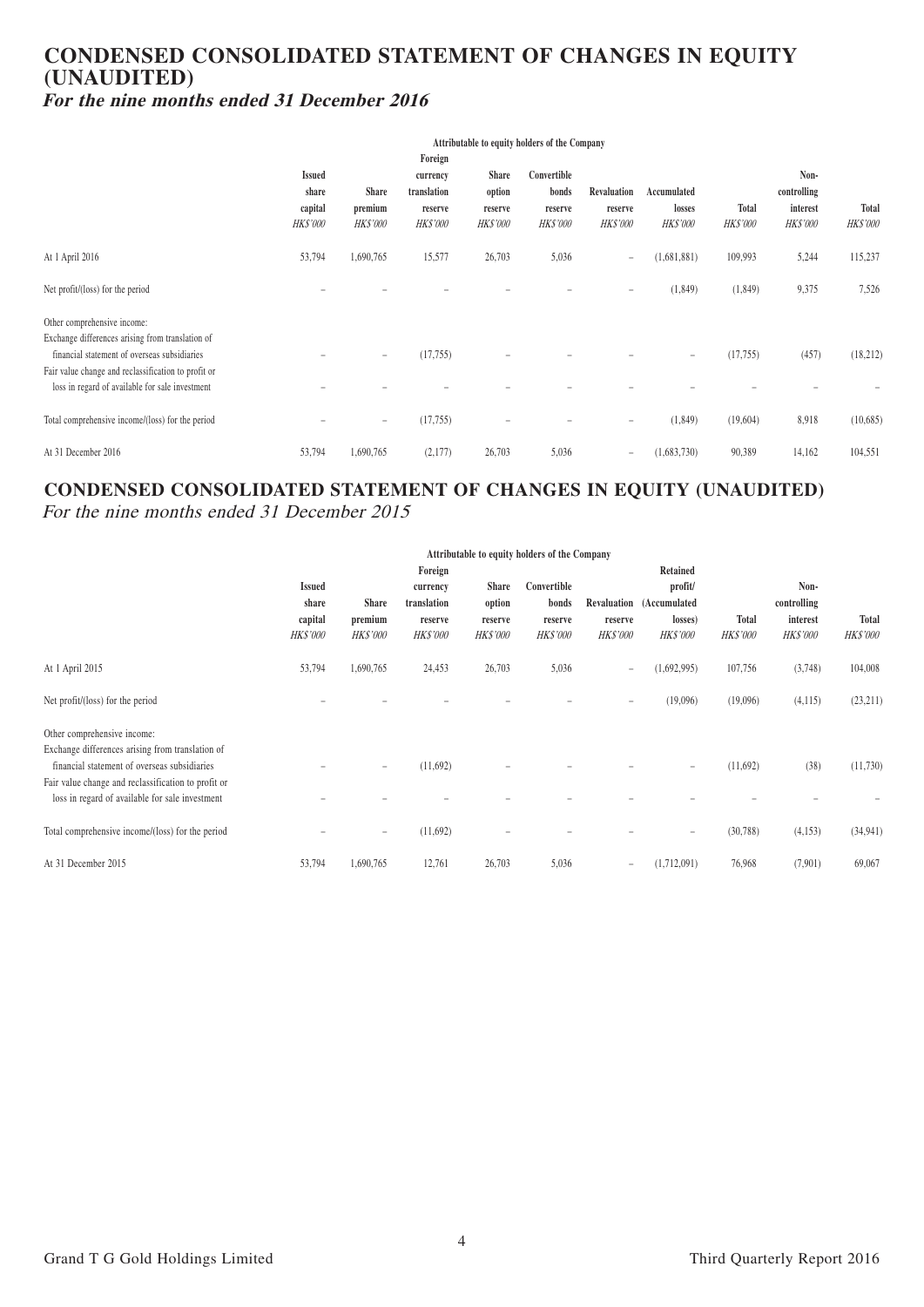# **NOTES:**

#### **1. CORPORATE INFORMATION**

The Company was incorporated in the Cayman Islands as an exempted company with limited liability under the Companies Law, Cap 22 (Law 3 of 1961, as consolidated and revised) of the Cayman Islands. Its principal place of business in Hong Kong is Room 2410, 24/F, Wayson Commercial Building, 28 Connaught Road West, Sheung Wan, Hong Kong. The Company's shares are listed on the GEM of the Stock Exchange.

The principal places of business of the Group are in The People's Republic of China ("**PRC**") and Hong Kong. The principal activity of the Company is investment holding. Its subsidiaries (together with the Company collectively referred to as the "**Group**" hereinafter) are principally engaged in gold exploration, mining and mineral processing.

The unaudited condensed consolidated financial statements are presented in Hong Kong dollars ("**HK\$**"), and the functional currency of the Company is HK\$, with values rounded to the nearest thousand.

#### **2. BASIS OF PREPARATION**

The unaudited condensed consolidated financial statements should be read in conjunction with the Group's annual financial statements for the year ended 31 March 2016 ("**2016 Annual Report**"). The Group's policies on financial risk management were set out in the financial statements included in the Company's 2016 Annual Report and there have been no significant changes in the financial risk management policies for the nine months ended 31 December 2016.

The unaudited condensed consolidated financial statements have been prepared under the historical cost convention, as modified by the revaluation of certain financial instruments which are carried at fair value.

The accounting policies and methods of computation used in the unaudited condensed consolidated financial statements for the nine months ended 31 December 2016 are the same as those followed in the preparation of the Group's annual financial statements for the year ended 31 March 2016.

The HKICPA has issued certain amendments to HKFRSs that are first effective for the current accounting period of the Group. None of these developments have had a material effect on how the Group's results and financial position for the current or prior periods have been prepared or presented. The Group has not applied any new standard or interpretation that is not yet effective for the current accounting period.

#### **3. REVENUE AND OTHER INCOME**

Revenue represents the net value of goods sold, net of trade discounts and returns and various types of government surcharges where applicable, and the value of services rendered:

|               | (Unaudited)        |                 | (Unaudited)       |          |
|---------------|--------------------|-----------------|-------------------|----------|
|               | Three months ended |                 | Nine months ended |          |
|               | 31 December        |                 | 31 December       |          |
|               | 2016               | 2015            | 2016              | 2015     |
|               | <b>HK\$'000</b>    | <b>HK\$'000</b> | <b>HK\$'000</b>   | HK\$'000 |
| Revenue       |                    |                 |                   |          |
| Sale of goods | 58,071             | 15,651          | 118,974           | 41,522   |
|               | 58,071             | 15,651          | 118,974           | 41,522   |
| Other income  |                    |                 |                   |          |
| Sundry income | 74                 | 358             | 3,185             | 403      |
|               | 74                 | 358             | 3,185             | 403      |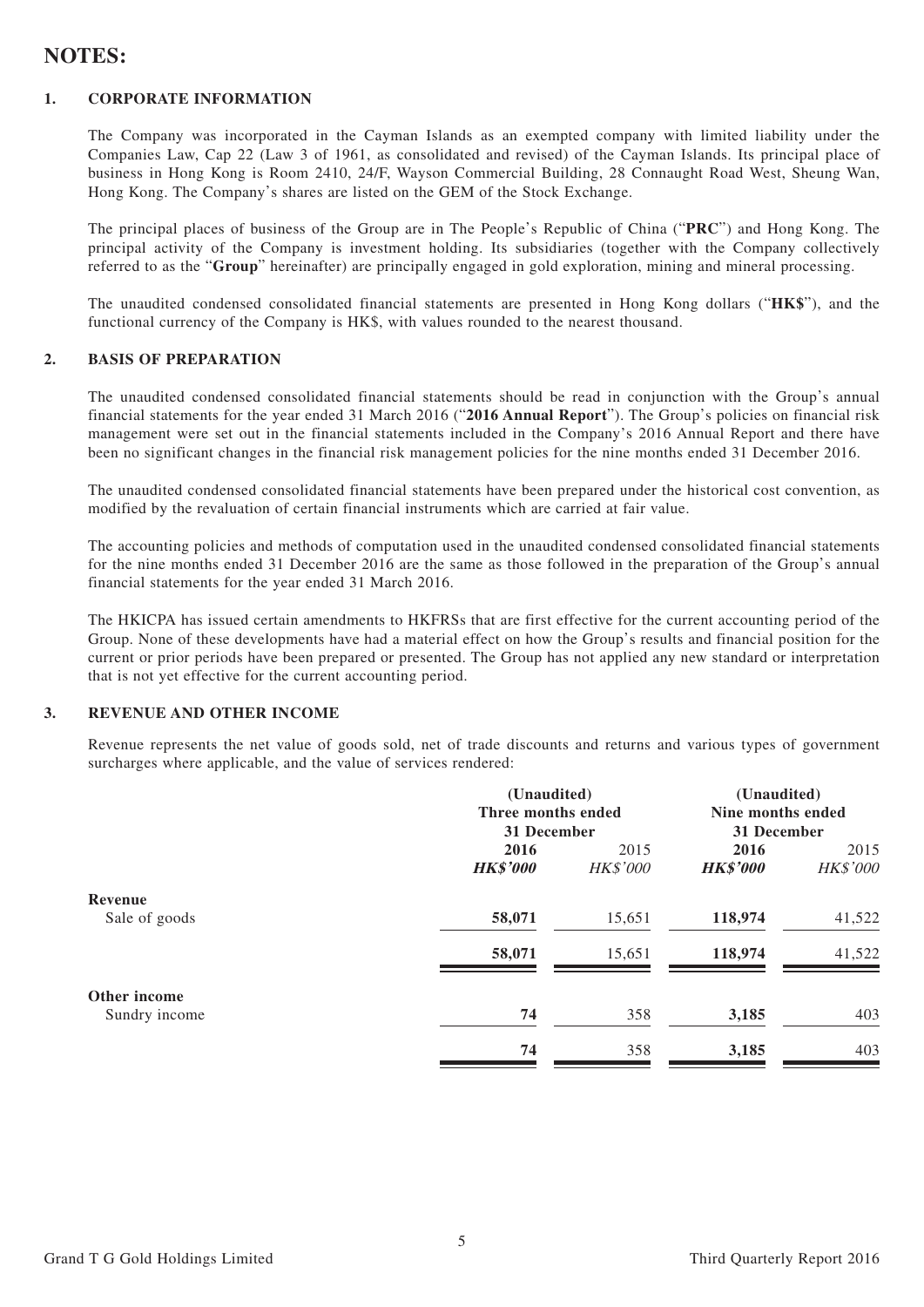#### **4. PROFIT/(LOSS) BEFORE TAX**

The Group's profit/(loss) before tax is arrived at after charging the following:

|                                                                 | (Unaudited)<br>Three months ended<br>31 December |                         | (Unaudited)<br>Nine months ended<br>31 December |                         |
|-----------------------------------------------------------------|--------------------------------------------------|-------------------------|-------------------------------------------------|-------------------------|
|                                                                 | 2016<br><b>HK\$'000</b>                          | 2015<br><b>HK\$'000</b> | 2016<br><b>HK\$'000</b>                         | 2015<br><b>HK\$'000</b> |
| Cost of inventories sold                                        | 24,248                                           | 8,331                   | 49,970                                          | 21,942                  |
| Auditors' remuneration                                          | 250                                              | 250                     | 750                                             | 750                     |
| Amortisation of intangible assets                               | 1,141                                            | 1,698                   | 1,399                                           | 1,698                   |
| Depreciation*<br>Operating lease rentals in respect of land and | 5,125                                            | 5,524                   | 17,212                                          | 16,473                  |
| buildings                                                       | 51                                               | 85                      | 167                                             | 258                     |
| Staff costs including directors' emoluments:                    |                                                  |                         |                                                 |                         |
| Salaries, wages, allowances and benefits in kind                | 2,146                                            | 2,168                   | 6,694                                           | 6,480                   |
| Retirement benefits scheme contributions                        | 33                                               | 15                      | 72                                              | 29                      |
| <b>Staff</b> costs                                              | 2,179                                            | 2,183                   | 6,766                                           | 6,509                   |

\* HK\$188,786 (31 December 2015: HK\$194,752) are included in administrative expenses and HK\$17,208,472 (31 December 2015: HK\$16,471,557) are included in cost of sales.

#### **5. INCOME TAX EXPENSE**

|                                                    |                         | (Unaudited)<br>Three months ended<br>31 December |                         | (Unaudited)<br>Nine months ended<br>31 December |
|----------------------------------------------------|-------------------------|--------------------------------------------------|-------------------------|-------------------------------------------------|
|                                                    | 2016<br><b>HK\$'000</b> | 2015<br><b>HK\$'000</b>                          | 2016<br><b>HK\$'000</b> | 2015<br><b>HK\$'000</b>                         |
| Current tax – overseas<br>Provision for the period | 2,550                   | 93                                               | 11,161                  | 93                                              |
| Income tax expense                                 | 2,550                   | 93                                               | 11,161                  | 93                                              |

No provision for Hong Kong profits tax has been made in the financial statements as the Group had no assessable profit for the period (31 December 2015: Nil).

Overseas taxation represents tax charges on the estimated assessable profits of subsidiaries operating overseas including the PRC, calculated at rates applicable in the respective jurisdictions for the period.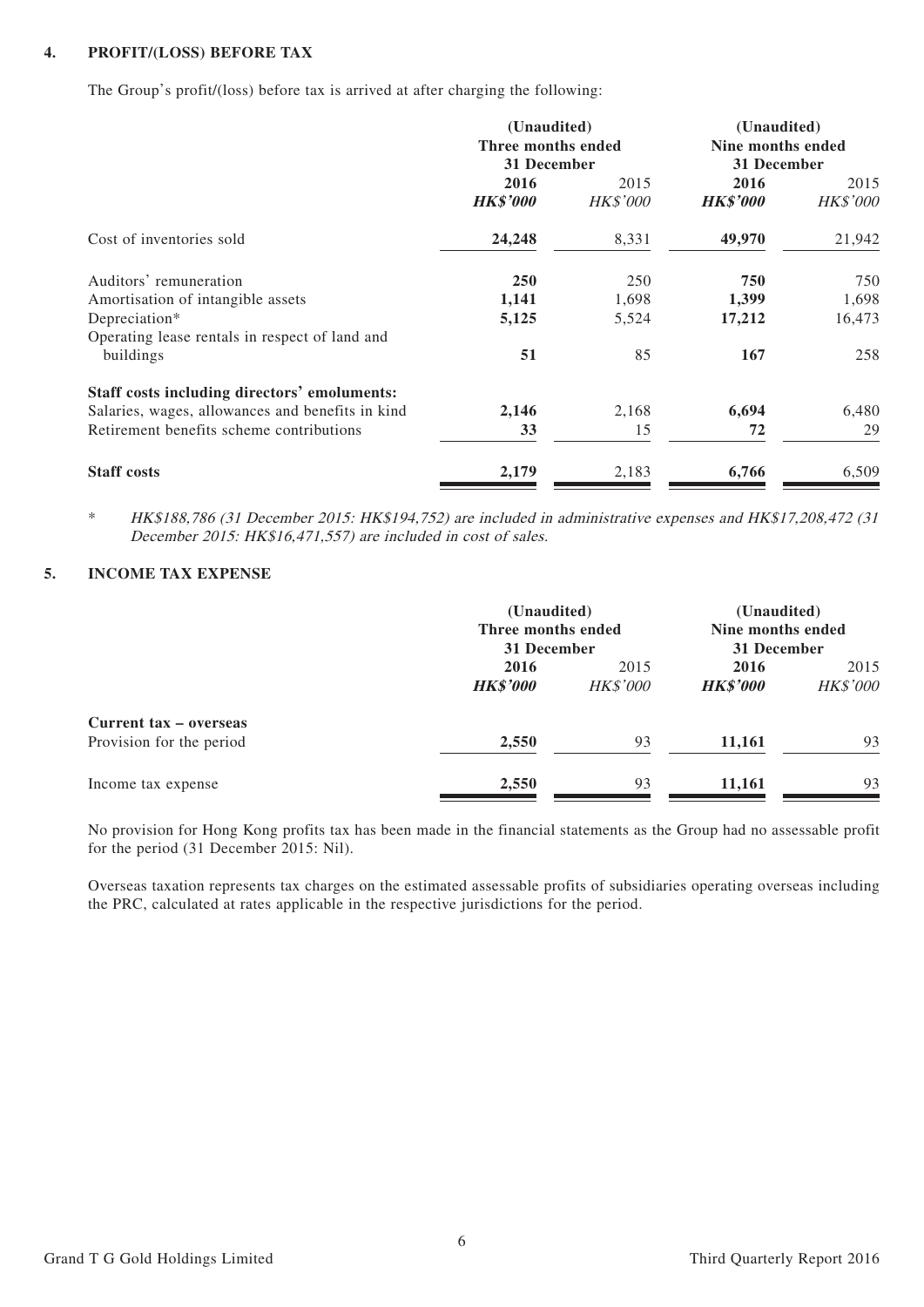#### **6. EARNINGS/(LOSSES) PER SHARE**

The calculation of the basic and diluted earnings/(losses) per share attributable to the equity holders of the Company is based on the following:

#### **Basic**

|                                                                                                                      |                         | (Unaudited)<br>Three months ended<br>31 December | (Unaudited)<br>Nine months ended<br>31 December |                         |  |
|----------------------------------------------------------------------------------------------------------------------|-------------------------|--------------------------------------------------|-------------------------------------------------|-------------------------|--|
|                                                                                                                      | 2016<br><b>HK\$'000</b> | 2015<br><b>HK\$'000</b>                          | 2016<br><b>HK\$'000</b>                         | 2015<br><b>HK\$'000</b> |  |
| Earnings/(losses) attributable to the equity holders<br>of the Company<br>Weighted average number of ordinary shares | 746                     | (6,948)                                          | (1, 849)                                        | (19,096)                |  |
| in issue                                                                                                             | 13,448,488,271          | 13,448,488,271                                   | 13,448,488,271                                  | 13,448,488,271          |  |
| Basic earnings/(losses) per share <i>(HK cents)</i>                                                                  | 0.01                    | (0.05)                                           | (0.01)                                          | (0.14)                  |  |

#### **Diluted**

Diluted earnings/(losses) per share is calculated by adjusting the weighted average number of ordinary shares outstanding to assume exercise/conversion of all dilutive potential ordinary shares. The Company has 1 category of dilutive potential ordinary shares: share options.

For the share options, a calculation is done to determine the number of shares that could have been acquired at fair value (determined as the average market price of the Company's shares during the period) based on the monetary value of the subscription rights attached to the outstanding share options. The number of shares calculated above is compared with the number of shares that would have been issued assuming the exercise of the share options. Hence, the share options have a dilutive effect only when the average market price of ordinary shares during the period exceeds the exercise price of the share options.

The computation of diluted earnings/(losses) per share for the nine months ended 31 December 2016 and 2015 did not assume the exercise of the Company's outstanding share options since the Company's shares were suspended in trading and there is no market price for the shares.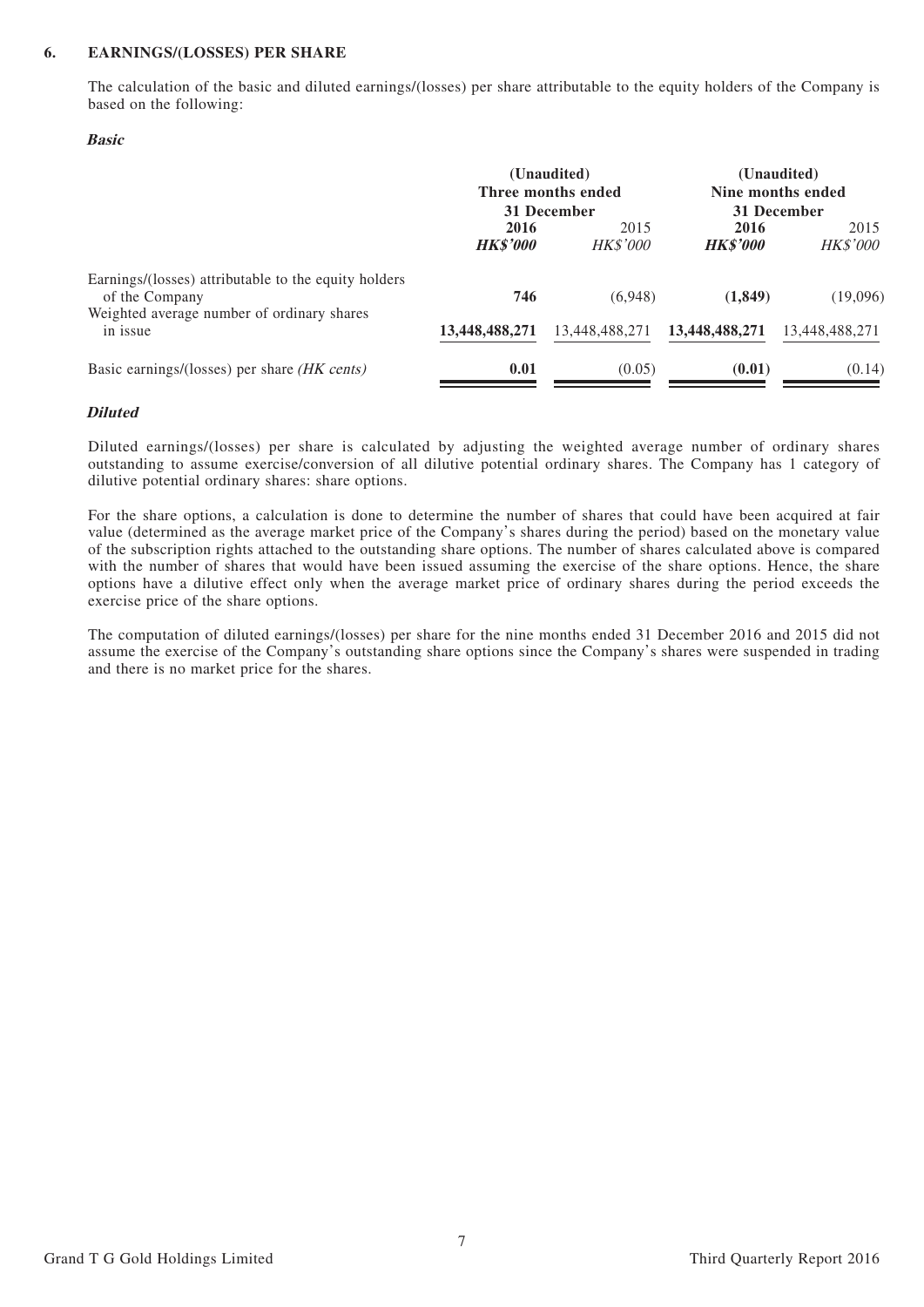# **MANAGEMENT DISCUSSION AND ANALYSIS**

## **Financial results**

The principal activity of the Company is investment holding. Its subsidiaries (together with the Company collectively referred to as the "**Group**" hereinafter) are principally engaged in gold exploration, mining and mineral processing with gold concentrate as its product.

For the nine months ended 31 December 2016, the Group's revenue was approximately HK\$119.0 million (31 December 2015: approximately HK\$41.5 million). The improvement in the Group's revenue was due to increase in sales. Respective state of affairs of the Group is set out in the unaudited condensed consolidated financial statements on pages 2 to 7 of this report.

Consolidated profit of the Company amounted to approximately HK\$7.5 million for the nine months ended 31 December 2016 (nine months ended 31 December 2015: loss of approximately HK\$23.2 million) which was arrived at after the inclusion of one-off resumption expenses of approximately HK\$14.3 million ("**Resumption Expenses**") incurred by the Company (30 September 2015: nil). Before the Resumption Expenses, the consolidated profit of the Company for the nine months ended 31 December 2016 would be approximately HK21.8 million. The Resumption Expenses were absorbed by the equity holders of the Company. As such, the Company recorded a loss of approximately HK\$1.8 million attributable to equity holders of the Company whereas profit attributable to non-controlling interest was approximately HK\$9.4 million. It is expected that no more Resumption Expenses will be incurred after resumption in trading of the Company's shares on the Stock Exchange.

Basic losses per share was approximately HK cents 0.01 for the nine months ended 31 December 2016 (nine months ended 31 December 2015: loss of approximately HK cents 0.14). There will be no payment of dividend for the nine months ended 31 December 2016 (31 December 2015: nil).

### **Charge on the Group's assets**

As at 31 December 2016, the Group's long term loans were secured by the inventories of the Group's operating subsidiary, Tongguan Taizhou Mining Company Limited ("**Taizhou Mining**").

### **Exposure to exchange risks**

Since the Group's borrowings and its source of income are primarily denominated in the respective group companies functional currency which are mainly in HK\$ or Renminbi, the exposure to foreign exchange rate fluctuations is minimal.

### **Significant investment, material acquisition and disposal**

The Group did not have any significant investment, material acquisition and disposal throughout the review period.

### **Related party transactions with connected person(s)**

The loans from Ms. Zhao Yuebing, a director of Taizhou Mining and thus a connected person of the Group, to Taizhou Mining were fully exempted connected transactions pursuant to Chapter 20 of the GEM Listing Rules as these were conducted on normal commercial terms or better and these were not secured by the assets of the Group.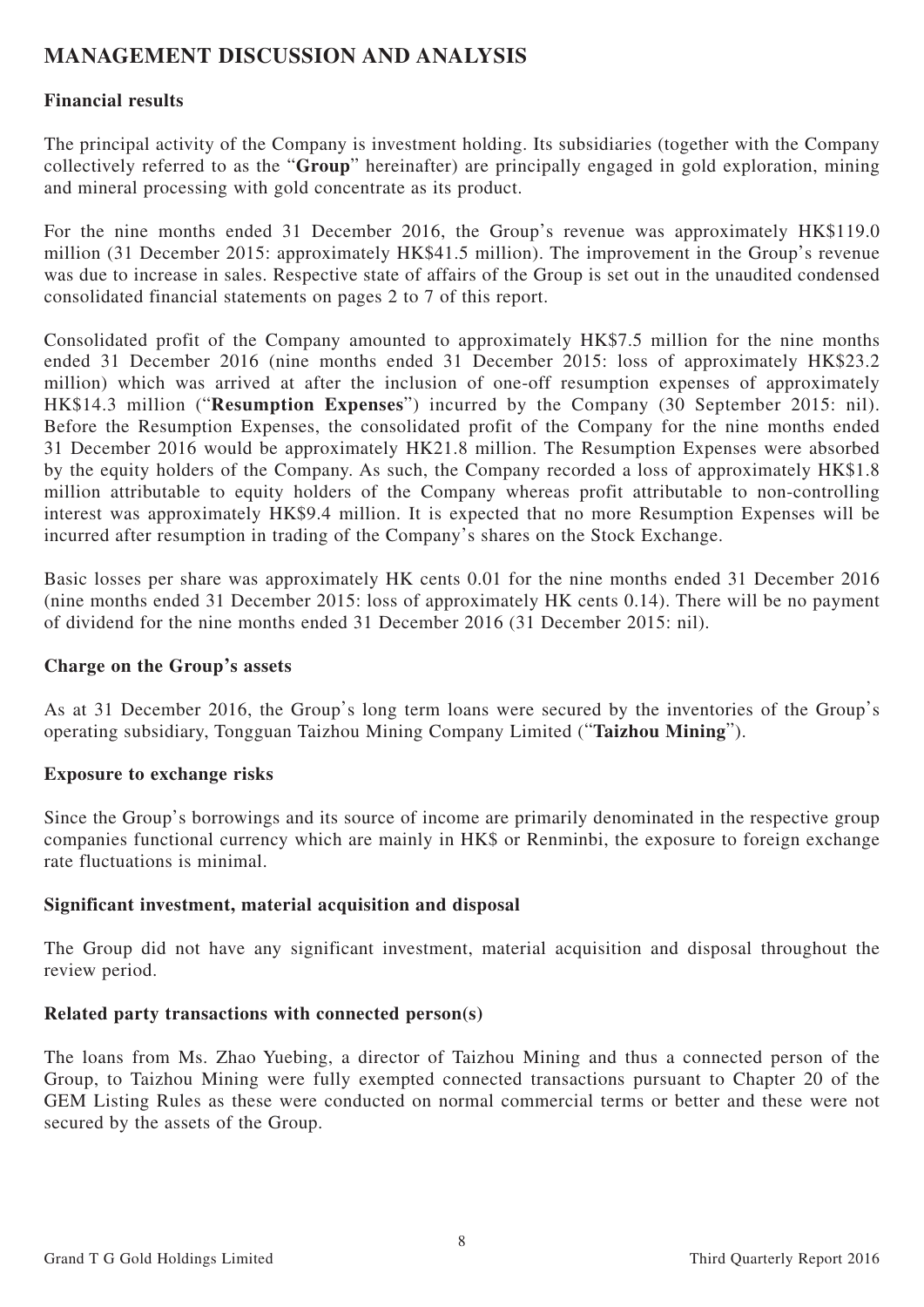### **Employees and remuneration policies**

As at 31 December 2016, the Group had 71 employees (31 December 2015: 72) situated mainly in the PRC and Hong Kong. The Group's emoluments policies are formulated based on industry practices and performance of individual employees. For the nine months ended 31 December 2016, the total staff costs (including directors' emoluments) amounted to approximately HK\$6.8 million (31 December 2015: approximately HK\$6.5 million). During the nine months ended 31 December 2015, no share option had been granted by the Company. Details of employees' remuneration are set out in note 4 of this report.

# **MAJOR EVENTS DURING THE REPORTING PERIOD**

#### **(i) Launching of resumption process and submission of Resumption Proposal**

The Board has launched and led a massive and comprehensive resumption process, engaging various professional teams for the purpose of resumption. On 15 September 2016, the Company submitted a resumption proposal to the Listing Appeals Committee of the Stock Exchange, addressing all the concerns raised previously by the Listing Department and the Listing Review Committee.

#### **(ii) Conditional Approval of the Listing Appeals Committee on the Company's Resumption for Trading**

Trading in the shares of the Company ("**Shares**") has been suspended since 11 November 2010.

On 4 June 2015, the GEM Listing Committee decided to proceed with the cancellation of the listing of the Shares and the Company was required to submit a resumption proposal by 4 December 2015. On 15 January 2015, the GEM Listing Committee decided that the resumption proposal submitted by the Company on 4 December 2015 was not viable and decided to cancel the listing of the Shares (the "**Listing Decision**").

Notwithstanding the review application made by the Company in January 2016, on 8 April 2016, the Company was informed that the GEM Listing (Review) Committee decided that the resumption proposal submitted by the Company in March 2016 was not viable and thus uphold the Listing Decision.

The New Board appointed Proton Capital Limited as the sole financial adviser of the Company in respect of the Company's resumption and on 15 September 2016, the Company submitted a revised resumption proposal ("**Resumption Proposal**") to the Listing Appeals Committee.

Following the review hearing held on 9 December 2016, the Listing Appeals Committee decided to accept the Resumption Proposal, subject to the Company's compliance with the conditions ("**Conditions**") as summarised below to the satisfaction of the Listing Department by 14 March 2017:

- 1. publication of audited consolidated financial statements for all the outstanding financial results of the Group with no material audit qualifications indicating questions with respect to the consolidation of the results of Taizhou Mining;
- 2. resolution of any audit qualification issues;
- 3. providing a working capital forecast with: (a) all principal assumptions (including appropriate sensitivity analysis relating to gold and RMB movements) for at least twelve months from the expected trading resumption date; (b) a comfort letter from the auditors or financial advisers confirming that they are satisfied that the working capital forecast of the Group has been made by the Directors after due and careful enquiry; (c) assurance to the satisfaction of the Listing Department that any equity financing including the open offer (the "**Open Offer**") will be completed; and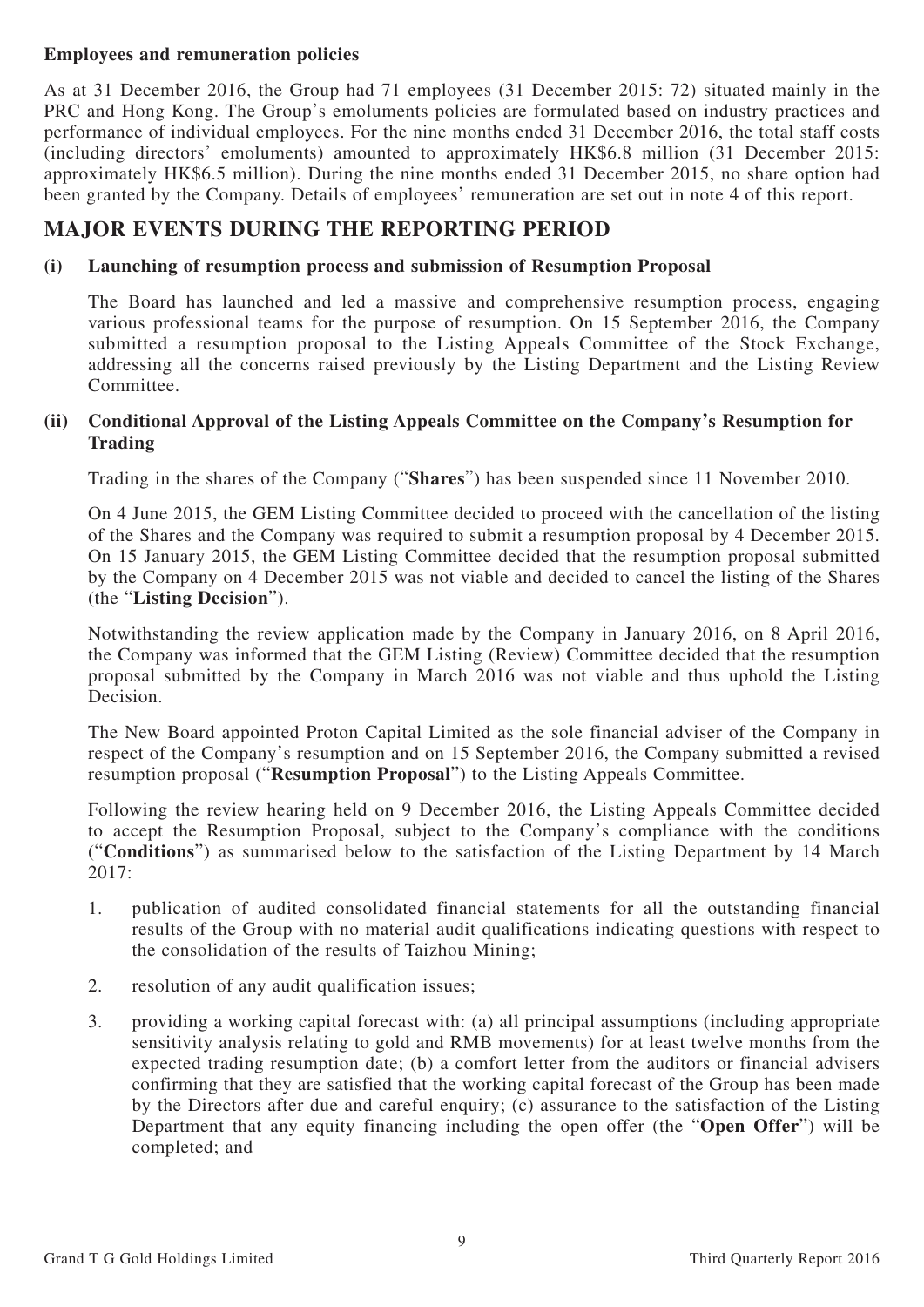4. conduct a follow up review by a professional party to demonstrate to the satisfaction of the Listing Department, all material weaknesses identified have been rectified and that the Group has in place an adequate and effective financial reporting procedures and internal control systems.

The Listing Appeals Committee also stated in its letter that resumption of trading in the Company's securities should be within a reasonably short period of time after compliance with the Conditions.

#### **(iii) Full repayment of bank borrowings and release of security over the Group's mining rights**

In mid-2016, the Group fully repaid its bank borrowings and thus, the security over the Group's mining rights has been released.

### **(iv) Litigation instituted by Mr. Lau Kin, a purported creditor, in the Cayman Islands**

The Company has been served with a winding-up petition by Mr. Lau Kin, a purported creditor of the Company to the Grand Court of the Cayman Islands against the Company. The petitioning debt stated in the winding-up petition is an alleged sum due to Mr. Lau Kin by the Company of HK\$19,494,230.43, comprising HK\$16,882,000.00 principal and interest of HK\$2,612,230.43 as of 3 May 2016 (the "**Lau Kin Claim**"). Mr. Lau Kin seeks an order for the appointment of joint official liquidators to the Company.

Mr. Lau Kin alleged that by a deed of assignment made between Dragon Hill Development Limited ("**Dragon Hill**") and him dated 3 May 2016, Dragon Hill assigned to him a purported debt of the Company in the amount of HK\$19,494,230.43 at a consideration of HK\$2 million only.

The Company considers the validity of the Lau Kin Claim is in question and is investigating into and seeking legal advice in relation thereto. If the Lau Kin Claim is indeed found to be valid, the Lau Kin Claim will be fully settled from the net proceeds of the Open Offer.

With agreement of all parties involved, hearing date of the Grand Court of the Cayman Islands for the aforesaid litigation shall be further adjourned with a hearing to be held on the first available date after 14 March 2017 (Cayman time).

# **EVENTS AFTER THE REPORTING PERIOD**

### **(i) Publication of all outstanding audited consolidated financial statements**

On 16 February 2017, the Company published the audited consolidated financial statements for all the outstanding financial results of the Group, i.e. for the years ended 31 March 2011, 2012, 2013, 2014, 2015 and 2016, with no material audit qualifications indicating questions with respect to the consolidation of the results of Taizhou Mining.

#### **(ii) Open Offer of the Company**

On 24 February 2017, the Company entered into an underwriting agreement with two underwriters. As disclosed in the announcement of the Company dated 24 February 2017, the Company proposes to conduct the Open Offer to raise approximately HK\$134.48 million before expenses by issuing 6,724,244,135 offer shares on the basis of one offer share for every two existing Shares held on the record date to the qualifying shareholders at the subscription price of HK\$0.02 per offer share.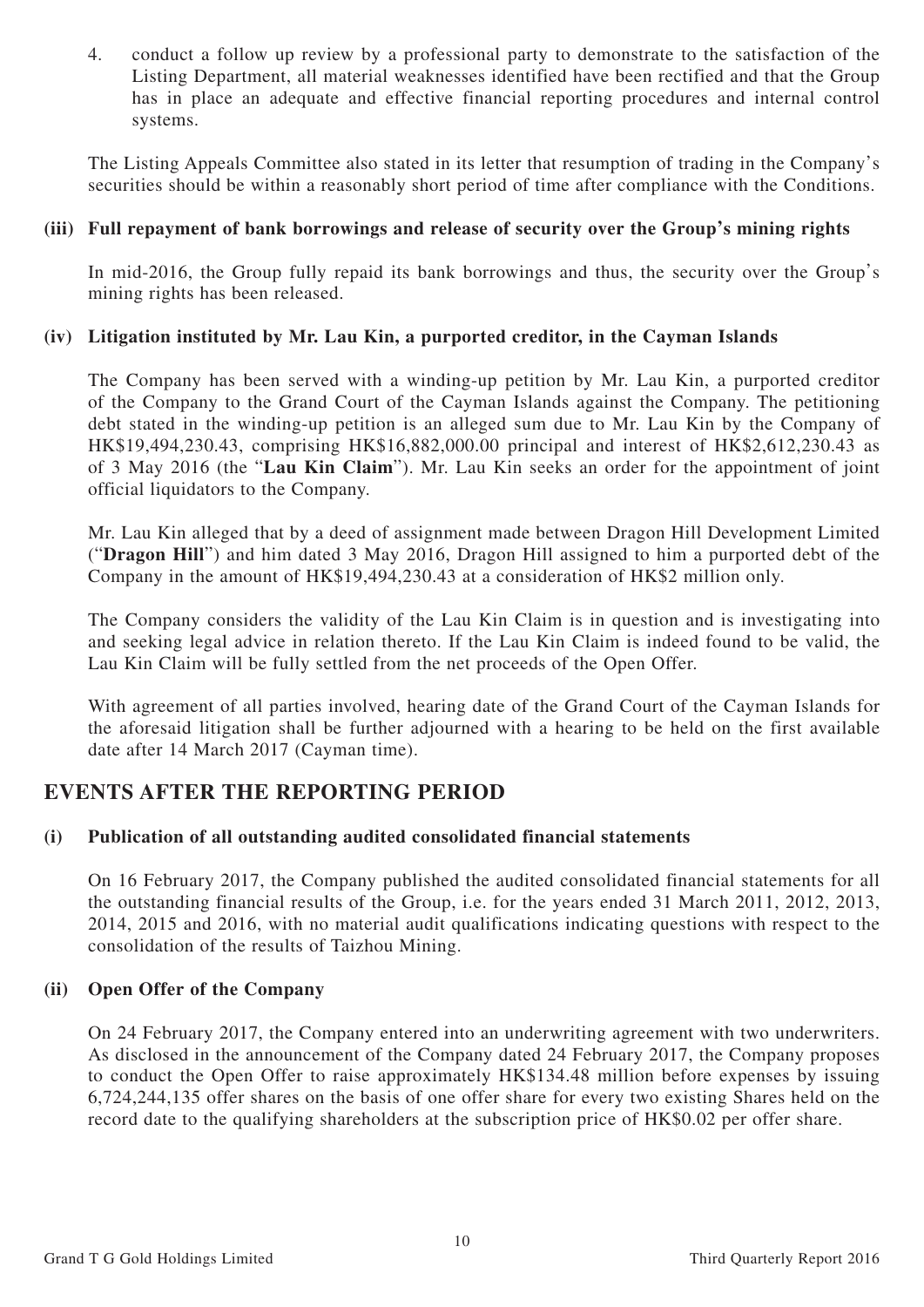The Company intends that the estimated net proceeds from the Open Offer of approximately HK\$131 million will be used (i) as to approximately HK\$88 million for repayment of the Company's debts; and (ii) as to approximately HK\$43 million as general working capital of the Group. As such, upon completion of the open offer, the Company will have sufficient fund to settle all Company outstanding and confirmed debts including the outstanding bond and those claimed in the winding up petitions in Hong Kong as well as the Cayman Islands.

It is expected that the net assets position of the Company will also be strengthened substantially upon completion of the Open Offer.

### **(iii) Litigation instituted by Mr. Lee Shing, a purported creditor, in Hong Kong**

The Company has been served with a petition for the winding-up of the Company by Mr. Lee Shing (a former executive director, ex-Chairman, an existing substantial shareholder of the Company) to the High Court, Hong Kong Special Administrative Region under the provisions of the Companies (Winding Up and Miscellaneous Provisions) Ordinance (Cap. 32 of the laws of Hong Kong) (the "**Lee Shing Petition**").

Mr. Lee Shing alleged in the Lee Shing Petition that the Company is indebted to him in the sum of HK\$18,223,125.50 (the "**Alleged Indebtedness**"), comprising (i) a purported loan of HK\$6,925,000.00 assigned by a former Director to Mr. Lee Shing on 12 April 2010; (ii) a loan purportedly provided by Mr. Lee Shing plus interest calculated up to 30 August 2016 of HK\$7,019,020.50 in aggregate; and (iii) director's emoluments and reimbursements of HK\$4,279,105.00 in aggregate.

Before the presentation of the Lee Shing Petition by Mr. Lee Shing, the Company had been in the course of requesting relevant documents and supportings from Mr. Lee Shing so as to substantiate and verify the Alleged Indebtedness. Although Mr. Lee Shing's legal adviser has indicated his client's intention to provide, the Company has never received any of the requested documents up to the date of this report.

The first hearing date of the Lee Shing Petition has been scheduled to take place on 15 March 2017 in the High Court, Hong Kong Special Administrative Region. For the avoidance of doubt, 15 March 2017 is not a winding up date of the Company. According to the legal advice obtained by the Company, the hearing of 15 March 2017 is an endorsed hearing whereby a Master would check whether all procedural matters have been complied with and ascertain whether the Company or any other person would oppose to the Lee Shing Petition. If the Company opposes to the Lee Shing Petition at the hearing to be held on 15 March 2017, the case would be adjourned before a High Court Judge for his/her directions as to filing of evidence and other court documents.

The Company is seeking legal advice and endeavor to vigorously oppose the Lee Shing Petition. In light of the conditional approval to the Resumption Proposal from the Listing Appeals Committee as detailed in the Company's announcement dated 19 December 2016, the Company is implementing the Resumption Proposal whereby a fund raising plan will be conducted to fully settle, among others, the Alleged Indebtedness if verified.

# **PROSPECT**

In view of the conditional approval for resumption of trading granted by the Listing Appeals Committee, the Board is intensifying its effort to implement the Resumption Proposal, which include the Open Offer, debt capitalisation, debt settlement and release of all outstanding financial results, so as to fulfill the Conditions as soon as possible for resumption in trading of the shares of the Company.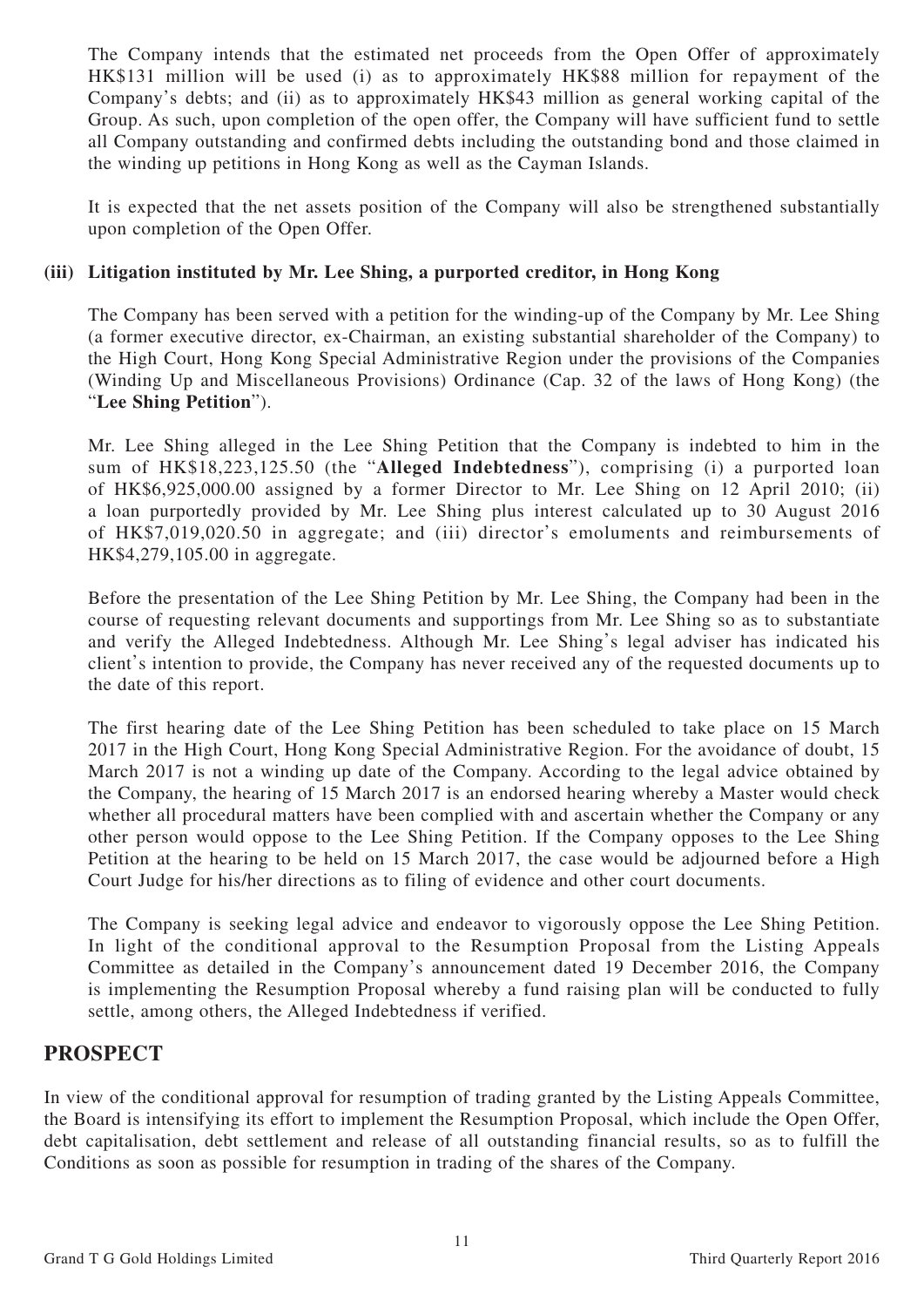# **OTHER INFORMATION**

### **1. Directors' Interest in Competing Business**

None of the Directors or their respective associates (as defined in GEM Listing Rules) have any interests in any business which compete or may compete with the Group or any other conflicts of interest with the Group.

#### **2. Audit Committee**

The Company established the audit committee with written terms of reference that sets out the authorities and duties of the committee.

Audit Committee comprises three independent non-executive directors, namely Mr. Jiang Quanming, Mr. Orr Joseph Wai Shing and Mr. Guo Wei and Mr. Jiang Quanming is the chairman of the Audit Committee.

The primary duties of the Audit Committee are to review and supervise the financial reporting process and internal control and risk management systems of the Group, maintain an appropriate relationship with the Company's auditors and provide advice and comments to the Board.

The Audit Committee has reviewed the unaudited condensed consolidated financial results of the Group for the nine months ended 31 December 2016.

#### **3. Remuneration Committee**

The Company established the Remuneration Committee with written terms of reference that sets out the authorities and duties of the committee.

The current Remuneration Committee comprises one non-executive director and three independent non-executive directors, namely Ms. Ma Xiaona, Mr. Jiang Quanming, Mr. Orr Joseph Wai Shing and Mr. Guo Wei. Mr. Jiang Quanming is the chairman of the Remuneration Committee.

#### **4. Nomination Committee**

The Company established a Nomination Committee with written terms of reference that set out the authorities and duties of the committee.

The Nomination Committee comprises four members, namely Mr. Feng Jun, Mr. Jiang Quanming, Mr. Orr Joseph Wai Shing and Mr. Guo Wei. Mr. Orr Joseph Wai Shing is the chairman of the Nomination Committee.

#### **5. Resumption Committee**

The Company established a Resumption Committee with written terms of reference that set out the authorities and duties of the committee.

The Resumption Committee comprises five members, namely Dr. Li Dahong, Mr. Feng Jun, Ms. Ma Xiaona, Mr. Jiang Quanming and Mr. Orr Joseph Wai Shing. Dr. Li Dahong is the chairman of the Resumption Committee.

### **6. Purchase, Sale or Redemption of Listed Securities**

During the period ended 31 December 2016, neither the Company nor any of its subsidiaries has purchased or sold any of its listed securities.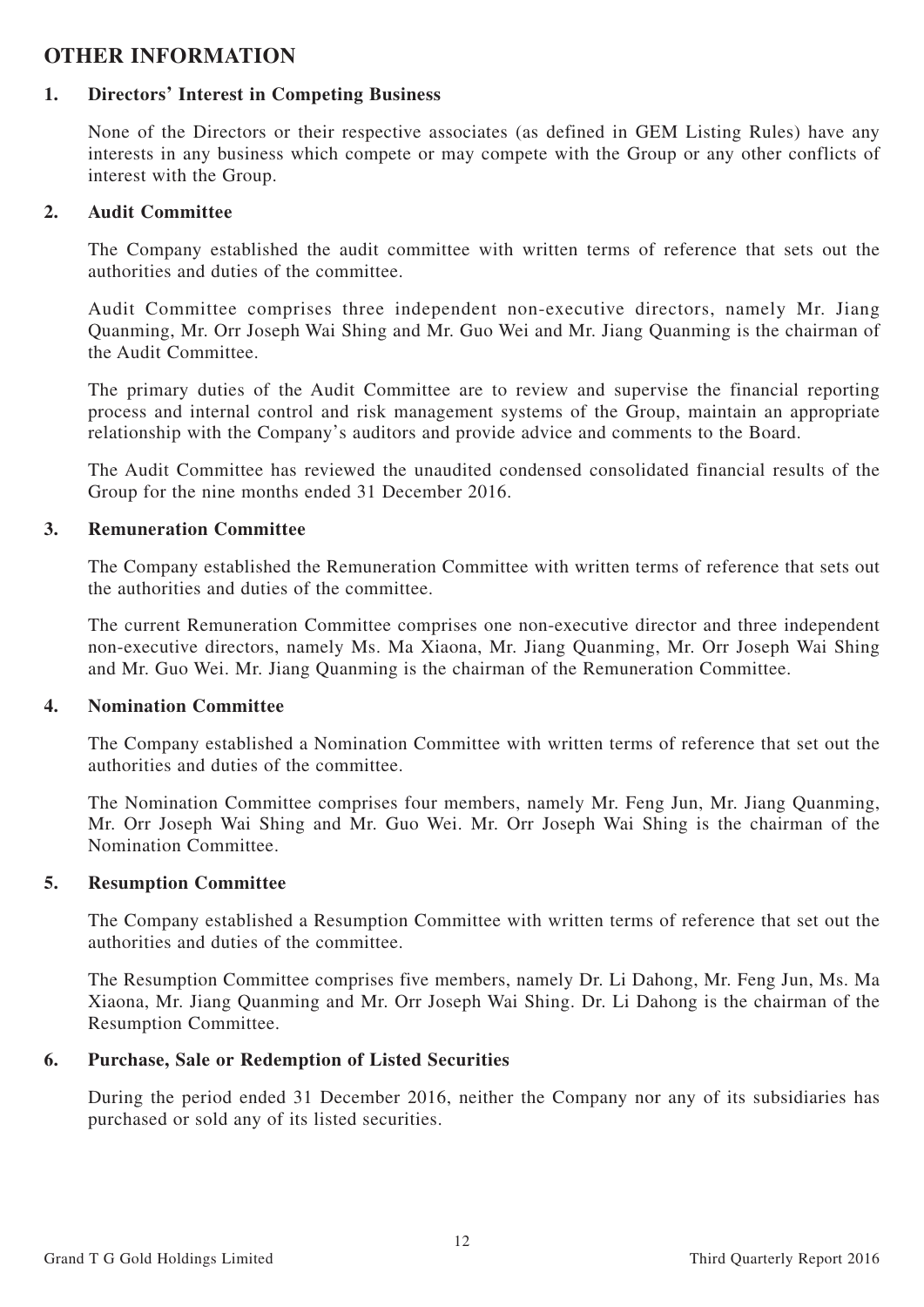## **7. Code of conduct regarding securities transactions by Directors**

The Company has adopted a code of conduct regarding securities transactions by Directors on terms no less than the required standard of dealings as set out in Rules 5.48 to 5.67 of the GEM Listing Rules. The Company also made specific enquiry with all Directors, and the Company was not aware of any non-compliance with the required standard of dealings and its code of conduct regarding securities transactions by Directors during the period under review.

## **8. Code on Corporate Governance Practice**

The Company, under the current Board, has started to enhance to attain and maintain the highest standard of corporate governance as it believes that effective corporate governance practices are fundamental to enhancing shareholder value and safeguarding shareholder interests.

During the period under review, the Company engaged a third party professional to conduct a review on the financial reporting procedures, corporate governance and other internal control issues of the Group. The Company took immediate actions to follow the recommendations raised in the internal control review report.

The principles of corporate governance adopted by the Group emphasize a quality board, sound internal control, and transparency and accountability to all its shareholders. Under these principles the Company started to review, update and enhance as needed, various procedures, codes, and policies for board operation, financial reporting, accounting practices, employee management, compliance, and other operation and corporate governance issues.

Except for the deviations described below, the Company has complied with the code provisions set out in the Corporate Governance Code (the "**CG code**") contained in Appendix 15 to the GEM Listing Rules throughout the six months under review.

# **Code Provision A.4.1 & A.4.2**

Code provision A.4.1 of the Code stipulates that non-executive directors should be appointed for a specific team, subject to re-election. Code provision A.4.2 of the Code further stipulates, among others, that every director, including those appointed for a specific term, should be subject to retirement by rotation at least once every three years.

The Company's non-executive directors were not appointed for a fixed terms. Their appointment is subject to retirement by rotation and/or re-election in accordance with the articles of association of the Company. The Company had not held any annual general meeting since the latest annual general meeting held on 16 August 2010. As such, Mr. Orr Joseph Wai Shing, being a Director since 22 December 2008, had not been retired by rotation at least once every three years.

# **Code Provision C.2.5**

Code Provisions C.2.5 of the Code stipulates that the issuer should have an internal audit function. As the size of operation of the Group is rather small, the current Board consider that engagement of an external professional to review on its internal control system is more appropriate. The Board, after reviewing the old internal control systems of the Group, had modified and enhanced the internal control systems, all relevant works were completed. During the six months ended 30 September 2017, the Company had appointed an external services provider to conduct a review on the effectiveness and efficiency of the internal control systems of the Group.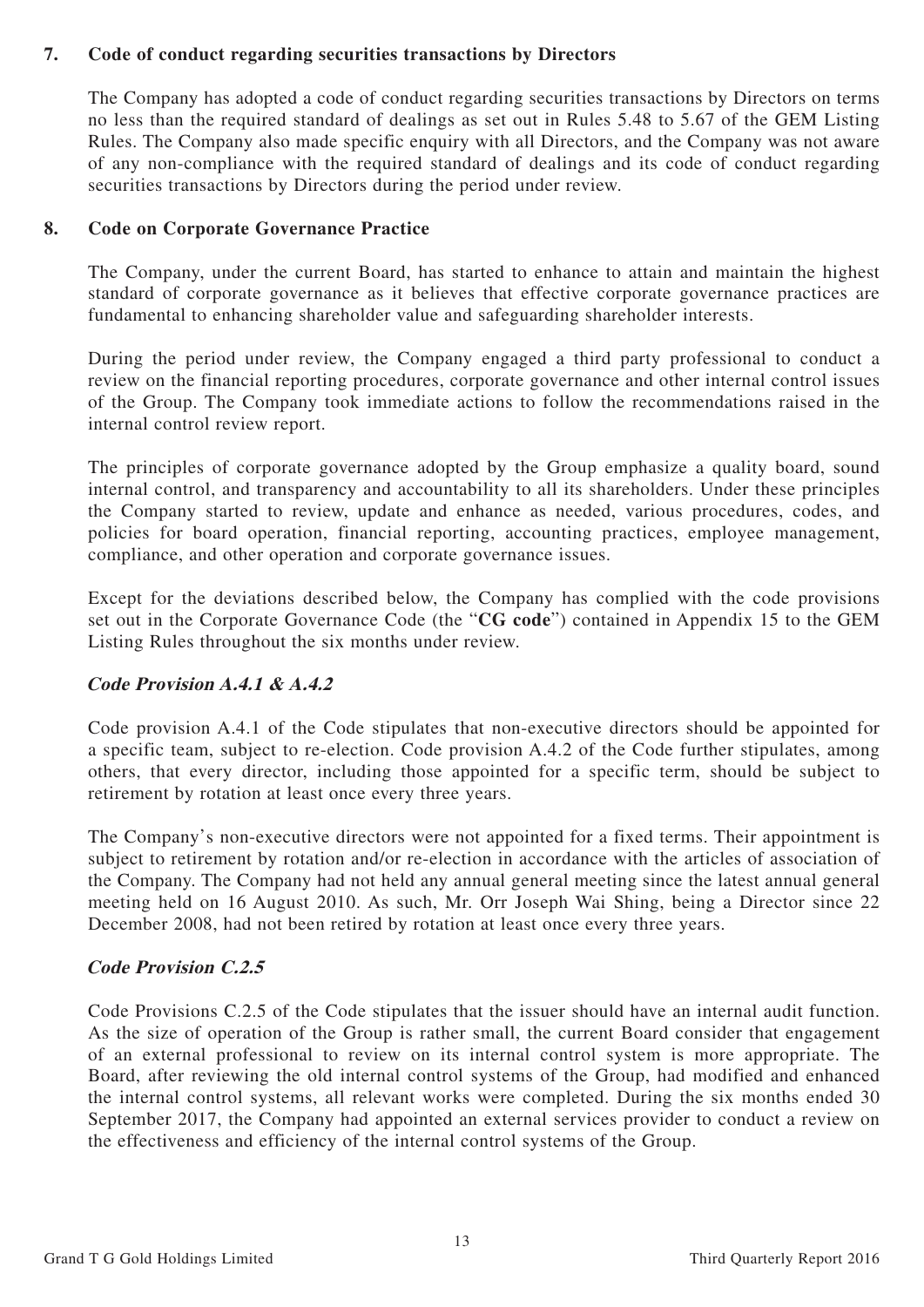## **Code Provision A.6.1**

Code Provision A.6.1 of the Code stipulates that every newly appointed director should receive a comprehensive, formal and tailored induction on the first occasion of his or her appointment, and subsequently such briefing and professional development as is necessary, to ensure that he or she has a proper understanding of the operations and business of the Company and that he or she is fully aware of his or her responsibilities and other requirements as well as the business and governance policies of the Company.

The Company had provided new coming Director(s) with training/information on director' duties and responsibilities on GEM Listing Rules as well as operations of the Group but overlook to consolidate a comprehensive induction pack for the new coming Director(s). With the advice of the external professional in internal control, the Company has prepared a comprehensive induction package for all newly appointed directors now.

# **SHARE OPTION SCHEME**

Pursuant to a share option scheme adopted by the Company on 4 March 2009, the Directors may, at their discretion, offer to employees, Directors of the Company or its subsidiaries other eligible participants options to subscribe for shares in the Company subject to the terms and conditions stipulated therein. The exercise price of options is the highest of the nominal value of the shares, the closing price of the shares on The Stock Exchange of Hong Kong Limited on the date of grant and the average closing price of the shares on The Stock Exchange of Hong Kong Limited for the five business days immediately preceding the date of grant. No options were exercised, cancelled, forfeited or lapsed in the period under review.

# **DIRECTORS' AND CHIEF EXECUTIVES' INTERESTS AND SHORT POSITIONS IN SHARES, UNDERLYING SHARES AND DEBENTURES**

As at 31 December 2016, the interests and short positions of the Directors and chief executives of the Company in the Shares, underlying Shares pursuant to share option scheme of the Company ("**Underlying Shares**") and debentures of the Company or its associated corporations (within the meaning of Part XV of the Securities and Futures Ordinance (the "**SFO**")) which were recorded in the register required to be kept under section 352 of the SFO, or which is otherwise notified to the Company and the Stock Exchange pursuant to Rules 5.46 to 5.67 of the GEM Listing Rules, were as follows:

# **Long positions in Shares and Underlying Shares of the Company**

|                     |                   | Number and class of securities | Approximate $\%$<br>of the issued<br>share capital of |             |
|---------------------|-------------------|--------------------------------|-------------------------------------------------------|-------------|
| <b>Name</b>         | Capacity          | <b>Shares</b>                  | Underlying<br><b>Shares</b>                           | the Company |
| Orr Joseph Wai Sing | Personal interest | -                              | 3,100,000<br>(Note 1)                                 | $0.02\%$    |

Notes:

1. The long position in the Underlying Shares mentioned above represent the Shares to be issued and allotted upon the exercise in full of the share options granted by the Company pursuant to the share option scheme of the Company.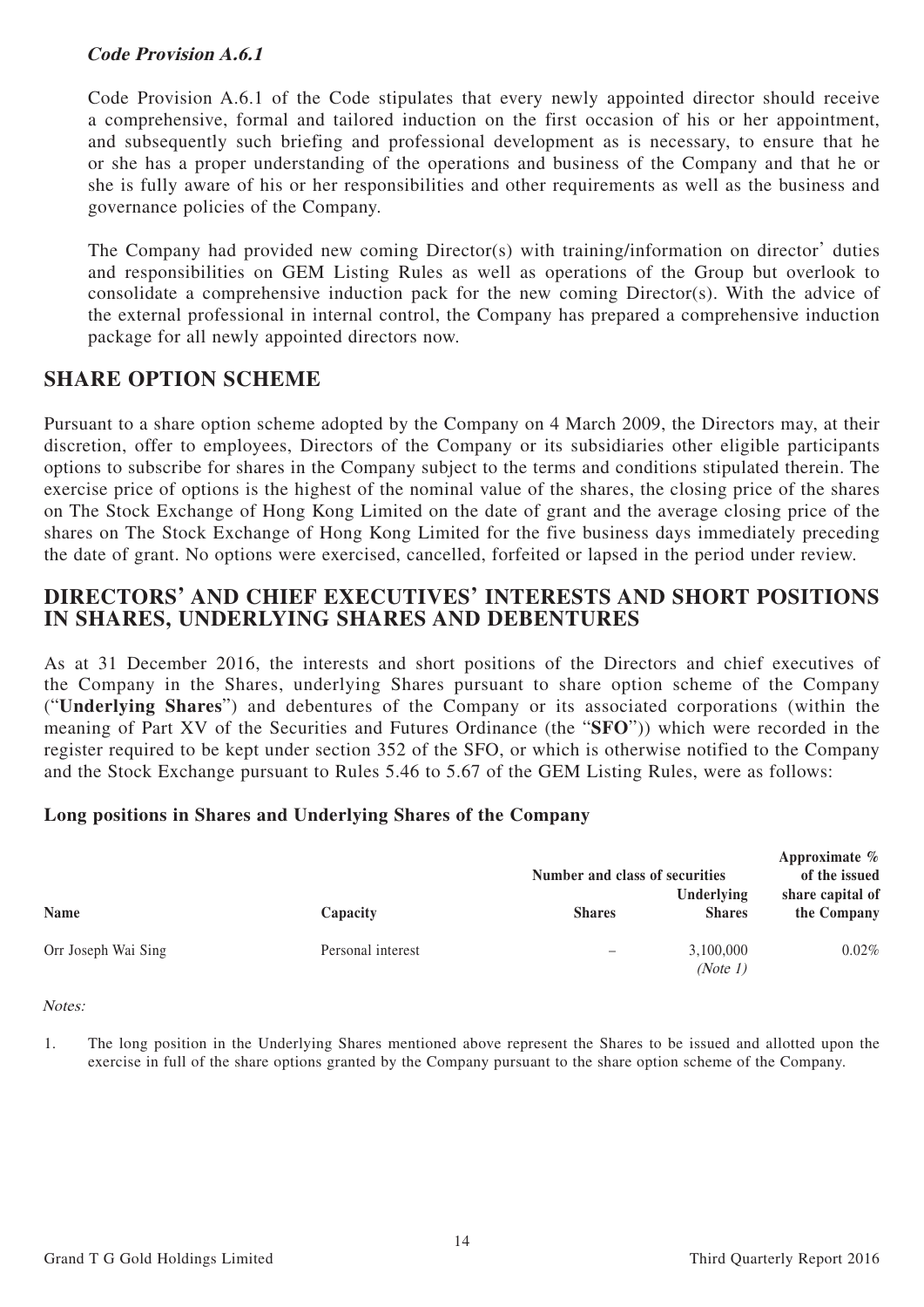Save as disclosed above, as at 31 December 2016, none of the Directors or chief executives of the Company had any interests and short positions in the Shares, Underlying Shares or debentures of the Company or its associated corporations (within the meaning of Part XV of the SFO) which were recorded in the register required to be kept under section 352 of the SFO, or which were required to be notified to the Company and the Stock Exchange pursuant to Rule 5.46 to 5.67 of the GEM Listing Rules.

Save for the share options that were granted under the share option scheme, none of the Directors or employees of the Group or their respective associates were granted by the Company or its subsidiaries the rights to acquire shares or debentures of the Company or any other body corporate, or had exercised any such rights as at 31 December 2016.

# **INTERESTS AND SHORT POSITIONS OF SUBSTANTIAL SHAREHOLDERS IN SHARES AND UNDERLYING SHARES**

So far as is known to any Director or chief executives of the Company, as at 31 December 2010, the following persons (other than the Directors and chief executives of the Company whose interests are set out in the section "Directors' and chief executives' interests and short positions in shares, underlying shares and debentures" above) had an interest or short position in the Shares or Underlying Shares which were recorded in the register required to be kept under Section 336 of the SFO:

#### **Long positions in Shares and Underlying Shares of the Company**

|                                                     |                                         | Number and class of securities | Approximate $\%$<br>of the issued |                                 |
|-----------------------------------------------------|-----------------------------------------|--------------------------------|-----------------------------------|---------------------------------|
| Name                                                | Capacity                                | <b>Shares</b>                  | Underlying<br><b>Shares</b>       | share capital of<br>the Company |
| Lee Shing                                           | Interest in a controlled<br>corporation | 1,472,400,000<br>(Note 1)      |                                   | 10.95%                          |
| Yong Li Investments Limited                         | Beneficial owner                        | 1,472,400,000                  |                                   | 10.95%                          |
| Wang Dong                                           | Interest in a<br>controlled corporation | 1,293,672,000<br>(Note 2)      |                                   | 9.62%                           |
| Midway International Holdings Limited               | Beneficial owner                        | 1,293,672,000                  |                                   | 9.62%                           |
| Ma Qian Zhou ("Mr. Ma")                             | Beneficial owner                        | 1,234,776,571<br>(Note 3)      |                                   | 9.18%                           |
|                                                     |                                         |                                | 27,000,000<br>(Note 4)            | 0.20%                           |
| Baker Steel Capital Managers LLP<br>("Baker Steel") | Investment manager                      | 714,547,200<br>(Note 5)        |                                   | 5.59%                           |

Notes:

- 1. These Shares were held by Yong Li Investments Limited, a company wholly and beneficially owned by Mr. Lee Shing.
- 2. These Shares were held by Midway International Holdings Ltd, a company wholly and beneficially owned by Mr. Wang Dong.
- 3. Mr. Ma is a shareholder, director and the general manager of Taizhou Mining. Of these Shares, 169,348,000 Shares were held by Ms. Zhao Yuebing, the spouse of Mr. Ma, and therefore Mr. Ma was deemed to have interests in these Shares.
- 4. The long position in the Underlying Shares mentioned above represent the Shares to be issued and allotted upon the exercise in full of the share options granted by the Company pursuant to the share option scheme of the Company.
- 5. These Shares were held by five funds managed by Baker Steel, namely Genus Natural Resources Master Fund, Genus Dynamic Gold Fund, Ruffer Baker Steel Gold Fund, RIT Capital Partners Baker Steel and Baker Steel Gold Fund.